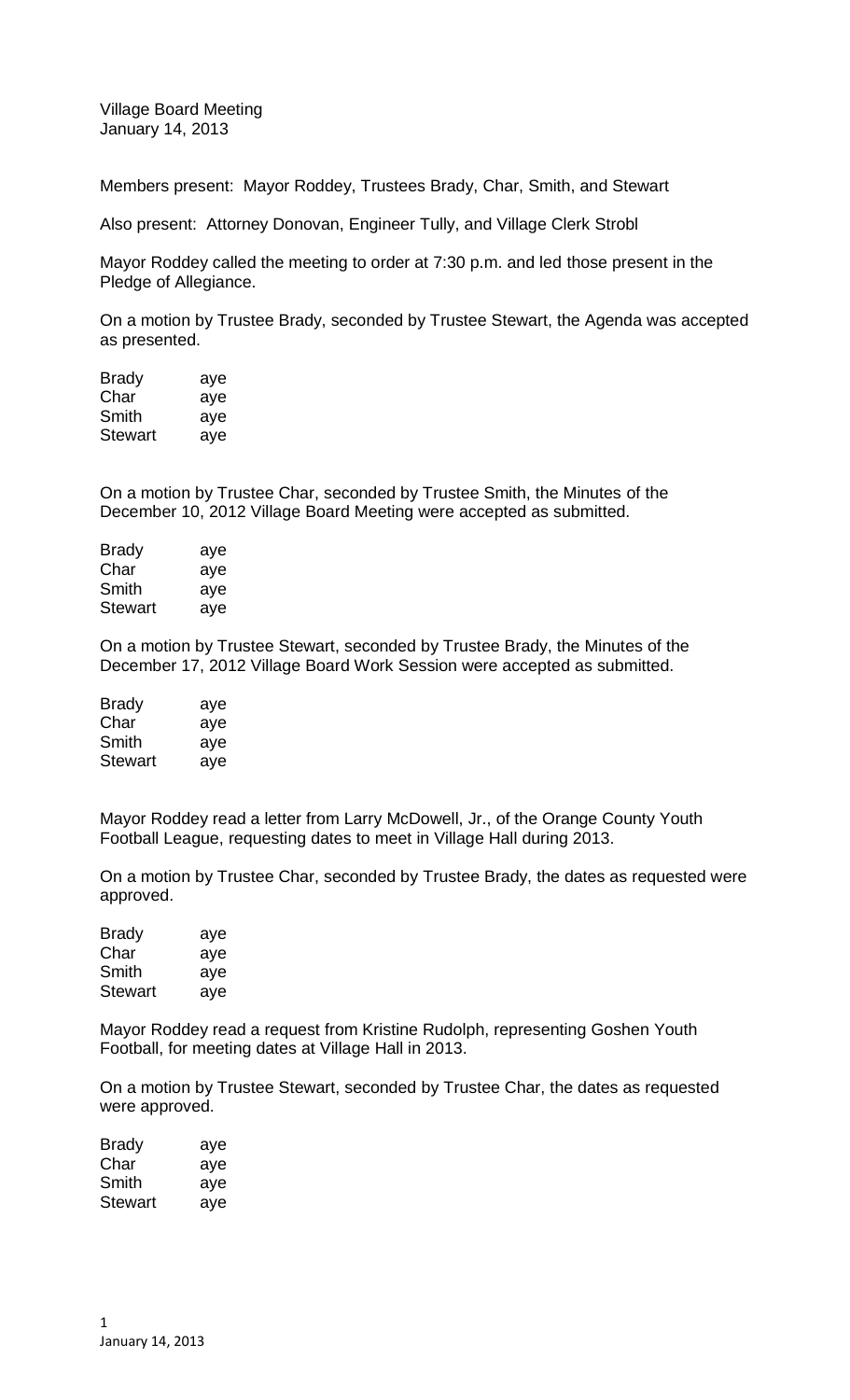Mayor Roddey read a letter from Robert J. Dickover, Race Director for the Goshen Rotary Club's 2013 Great American Weekend 5K and 10K Road Races. The letter noted that the Rotary Club would compensate the Village for the additional police personnel required for the event.

On a motion by Trustee Brady, seconded by Trustee Smith, the event, as described, was approved.

| <b>Brady</b>   | aye |
|----------------|-----|
| Char           | aye |
| Smith          | aye |
| <b>Stewart</b> | aye |

Mayor Roddey noted that the hard work involved in the races was always appreciated.

The Board reviewed an Alcoholic Beverage License Renewal Application from Il Tesoro LLC.

On a motion by Trustee Brady, seconded by Trustee Smith, the following are appointed for the forthcoming Village election, to be held March 19, 2013.

| James Heslop         | Election Inspector, Chairman |
|----------------------|------------------------------|
| <b>Raymond Bally</b> | <b>Election Inspector</b>    |
| Nora Johnson         | <b>Election Inspector</b>    |
| Jeanne Krish         | <b>Election Inspector</b>    |
| Lee Krish            | <b>Election Inspector</b>    |
| Barbara Munhall      | <b>Election Inspector</b>    |
|                      |                              |
| Roberta White        | Alternate                    |
| Doyle Degan          | Alternate                    |
| Joan Mendres         | Alternate                    |

The amount of compensation will be Chairman - \$175.00, and Inspectors - \$150.00 per day.

| Brady          | aye |
|----------------|-----|
| Char           | aye |
| Smith          | aye |
| <b>Stewart</b> | ave |

On a motion by Trustee Stewart, seconded by Trustee Char, the Mayor is hereby authorized to execute an agreement with the County of Orange for the application of Pavement Markings, by the County, on Village Streets, for the 2013 season.

| Brady   | aye |
|---------|-----|
| Char    | aye |
| Smith   | aye |
| Stewart | aye |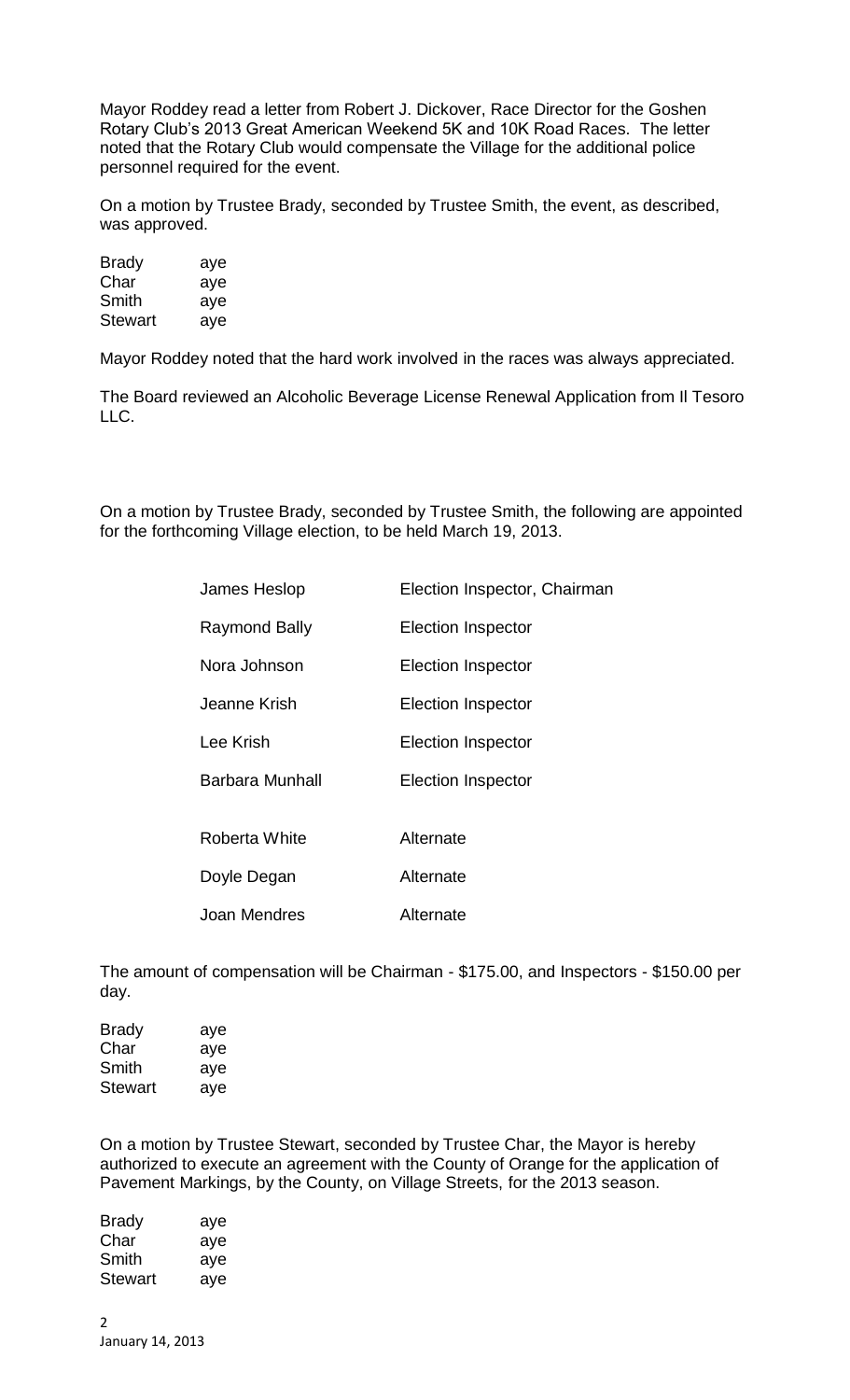On a motion by Trustee Char, seconded by Trustee Smith, the Mayor is hereby authorized to sign a proposal from Lanc & Tully Engineering and Surveying, P.C. regarding Surveying and Engineering services in connection with the Minisink Pump Station Replacement, Village of Goshen Tax Lot 125-1-69.

The fees for these services, as described in a proposal dated December 17, 2012, are as follows: Boundary Survey - \$750.00; Topographic Survey - \$2,000.00; and estimated Engineering Services - \$12,500.00.

| <b>Brady</b> | aye |
|--------------|-----|
| Char         | aye |
| Smith        | aye |
| Stewart      | aye |

On a motion by Trustee Smith, seconded by Trustee Stewart, the Village Board hereby resolves to hold a Public Hearing on January 28, 2013, at 7:30 p.m., for the consideration of adoption of Local Law # 1 of 2013: A Local Law to override the limit on the amount of real property taxes that may be levied by the Village of Goshen, pursuant to General Municipal Law 3-c.

| Brady          | aye |
|----------------|-----|
| Char           | aye |
| Smith          | aye |
| <b>Stewart</b> | aye |

Trustee Char moved the following, which was seconded by Trustee Smith:

**WHEREAS,** the Village of Goshen has received two bids for the harvesting of 665 trees on Village property located at 2501 NY Route 17M; and

**WHEREAS,** the high bid, in the amount of \$51,000.00 was received from J & J Log and Lumber Corp. of Dover Plains, New York; and

**WHEREAS,** J & J Log and Lumber Corp. has provided the Village of Goshen with a Non-Collusive Bidding Certificate;

## **NOW, THEREFORE,** it is hereby

**RESOLVED,** that J & J Log and Lumber Corp. is awarded the bid for the harvesting of 665 trees on Village property located at 2501 NY Route 17M.

| <b>Brady</b> | aye |
|--------------|-----|
| Char         | aye |
| Smith        | aye |
| Stewart      | aye |

The following was moved by Trustee Stewart, and seconded by Trustee Smith:

**WHEREAS**, the Village of Goshen has heretofore entered into a Consent Decree with the State of New York and the New York State Department of Environmental Conservation wherein and whereby the Village agreed to undertake certain actions and perform certain work within certain timeframes; and

**WHEREAS**, among the work required by the Consent Decree is the installation of a rain garden at the Village Hall along the road frontage on Main Street; and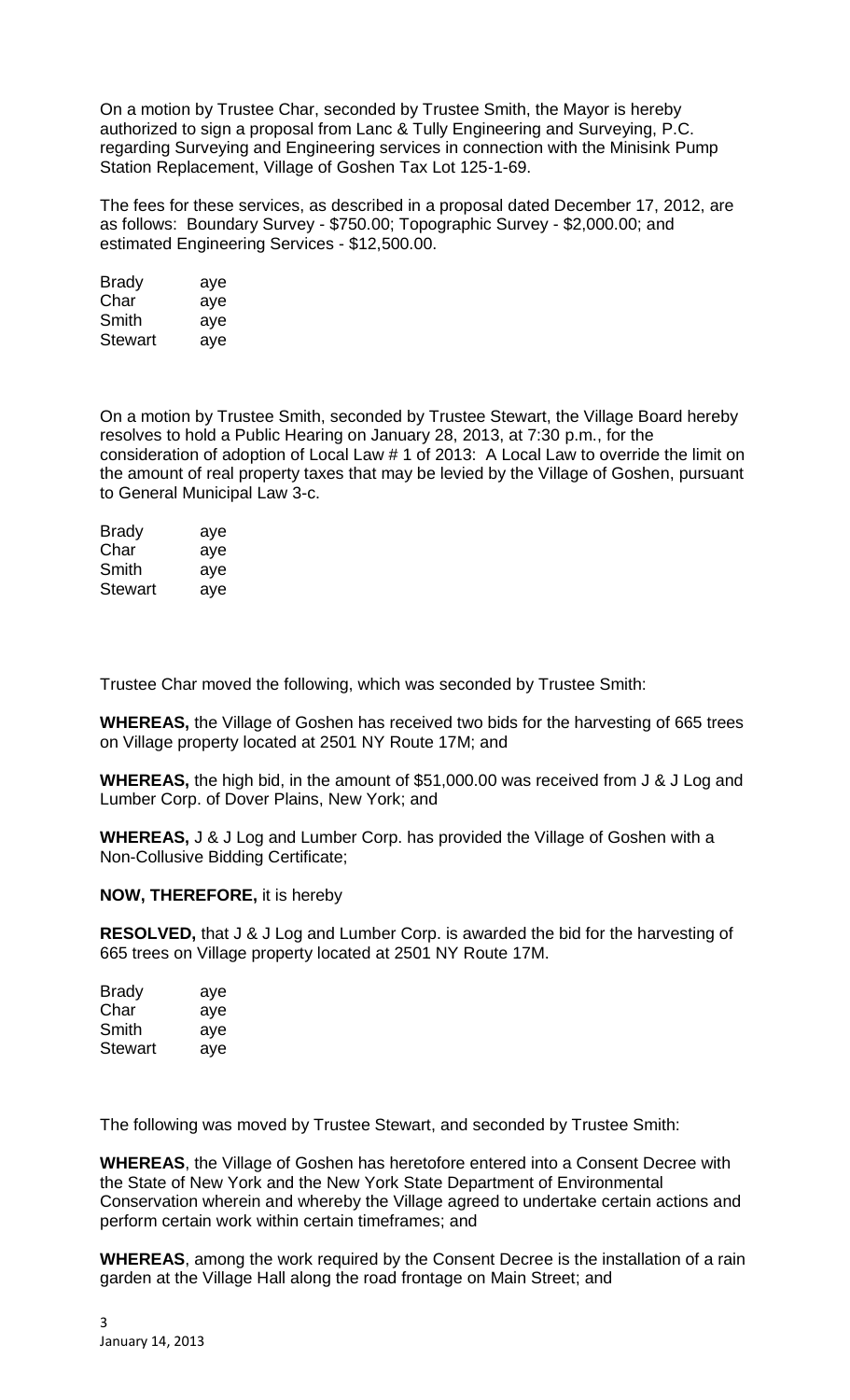**WHEREAS**, the Village Board has heretofore authorized the Village Engineer, Lanc & Tully Engineering and Surveying, P.C., to prepare plans and details for the rain garden required by the Consent Decree; and

**WHEREAS**, Lanc & Tully has submitted the plans and details for the rain garden as shown on a certain map entitled "Maplewood Rain Garden" dated October 17, 2012; and

**WHEREAS**, pursuant to the terms of the Consent Decree the Village Board must confirm to the State that the Village has provided the appropriate authorization for the implementation of the rain garden project as well as for the expenditure of at least \$15,000.00 for the implementation of this project;

**NOW**, **THEREFORE**, it is hereby

**RESOLVED**, that the Village Board hereby authorizes the implementation of the rain garden project as required by the Consent Decree and as depicted upon the plans described hereinabove subject to and conditioned upon any comments and/or conditions which may be imposed by the State after review of the plans that have been previously submitted; and it is further

**RESOLVED**, that the Village Board hereby authorizes an expenditure of at least \$15,000.00 for the implementation of this project; and it is further

**RESOLVED**, that the Village Board engage such contractor and/or contractors as may be required for the implementation of the rain garden project pursuant to the Village's procurement policy.

*Upon a roll call vote with 4 Trustees voting in favor and 0 Trustees voting against the foregoing Resolution was duly adopted.*

The following was moved by Trustee Stewart, and seconded by Trustee Char:

**WHEREAS**, the Village of Goshen has heretofore entered into a Consent Decree with the State of New York and the New York State Department of Environmental Conservation wherein and whereby the Village agreed to undertake certain actions and perform certain work within certain timeframes; and

**WHEREAS**, the said Consent Decree requires the Village to appoint a permanent recycling coordinator who will have oversight responsibility regarding the Village's recycling program in general and over the Environmental Benefit Project required by and described in the Consent Decree in particular; and

**WHEREAS**, the terms of the Consent Decree further require that the Village authorize the expenditure of at least \$292,750.00 for implementation of the Environmental Benefit Project involving the purchasing of waste and recycling containers for all residences, parks and sidewalk areas served by the Village's solid waste collection trucks, the retrofitting of the Village collection trucks with automated lift capacity for these containers, revising local laws to provide monetary incentives for reducing solid waste and increasing recycling and an educational component consisting of brochures, signage, mailers and an information booth at local events;

**NOW**, **THEREFORE**, it is hereby

**RESOLVED**, that Village Department of Public Works Superintendent Michael Nuzzolese is appointed Village Recycling Coordinator with duties and responsibilities to be established by the Village Board; and it is further